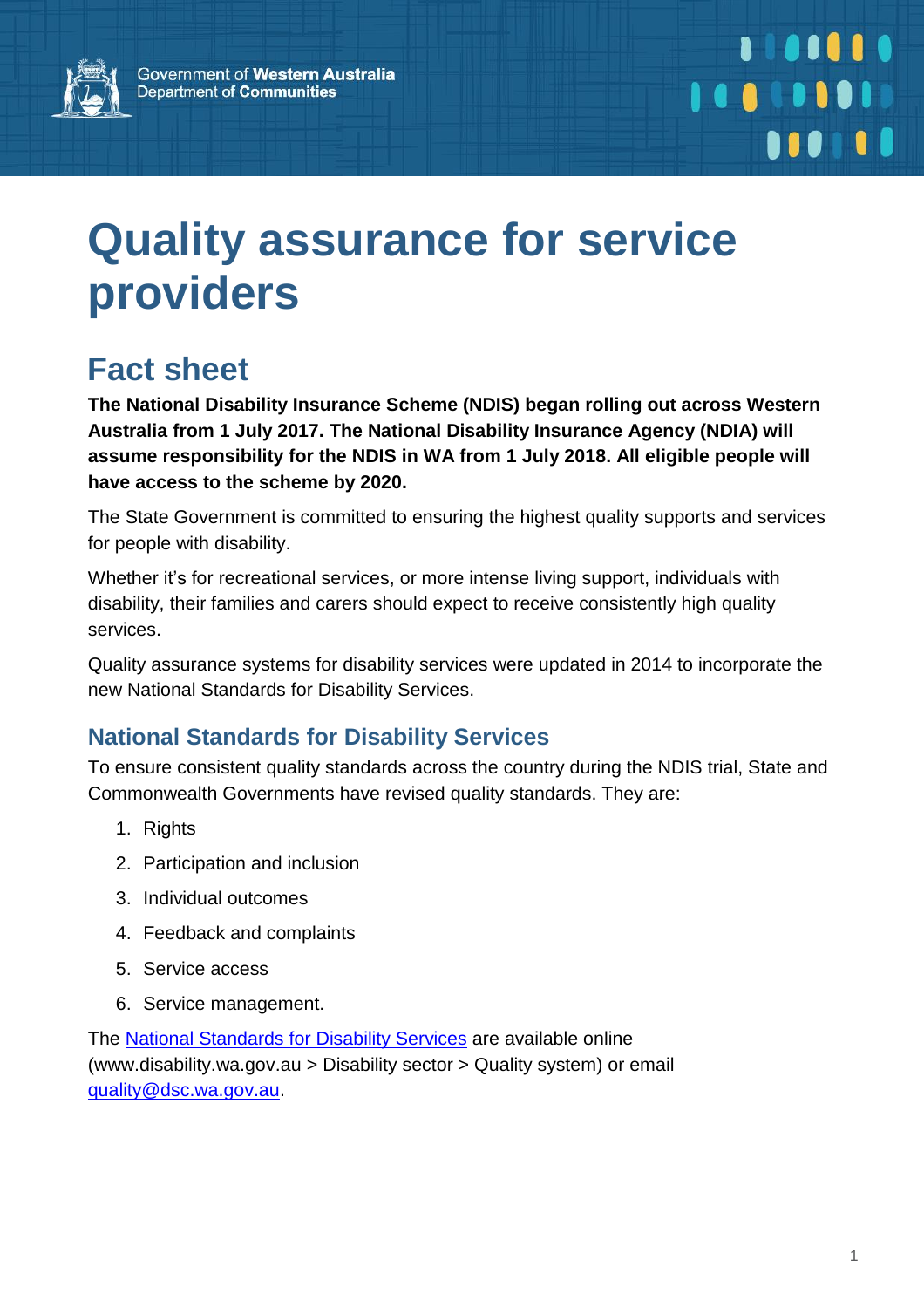

**Quality assurance for service providers**

#### **Who is responsible for quality assurance?**

Quality assurance is a shared responsibility. The State Government and service providers work together to ensure that people with disability have a positive experience when using supports and services.

#### **Please note that if a person is partly or fully managing their own funding, they are responsible for the quality of the paid supports and services they choose.**

#### **Safeguarding vulnerable people**

Safeguards are an important element of quality assurance. They promote, enhance and protect an individual's:

- human rights
- decision-making, choice and control
- safety and wellbeing
- citizenship and quality of life.

When individuals are vulnerable and are at risk of experiencing compromised services and outcomes, safeguards provide a range of preventative and proactive responses to minimise that vulnerability and risk.

#### **Complaints process**

The National Standards for Disability Services includes a section on feedback and complaints. This ensures that both positive and negative feedback, complaints and disputes are effectively handled and used as opportunities for improvement.

To meet these Standards, service providers must have effective systems in place to address and resolve issues raised by individuals, their families and carers.

Service agreements require service providers to:

- keep records of the number, nature and outcome of complaints made about the activities and a list of service improvements as a result of complaints lodged, and
- report annually on complaints raised about the services provided to individuals.

If a complaint is not resolved internally by service organisations, people can refer the issue to the Health and Disability Services Complaints Office (HADSCO) or visit the [website](http://www.hadsco.wa.gov.au/) [\(www.hadsco.wa.gov.au\)](http://www.hadsco.wa.gov.au/).